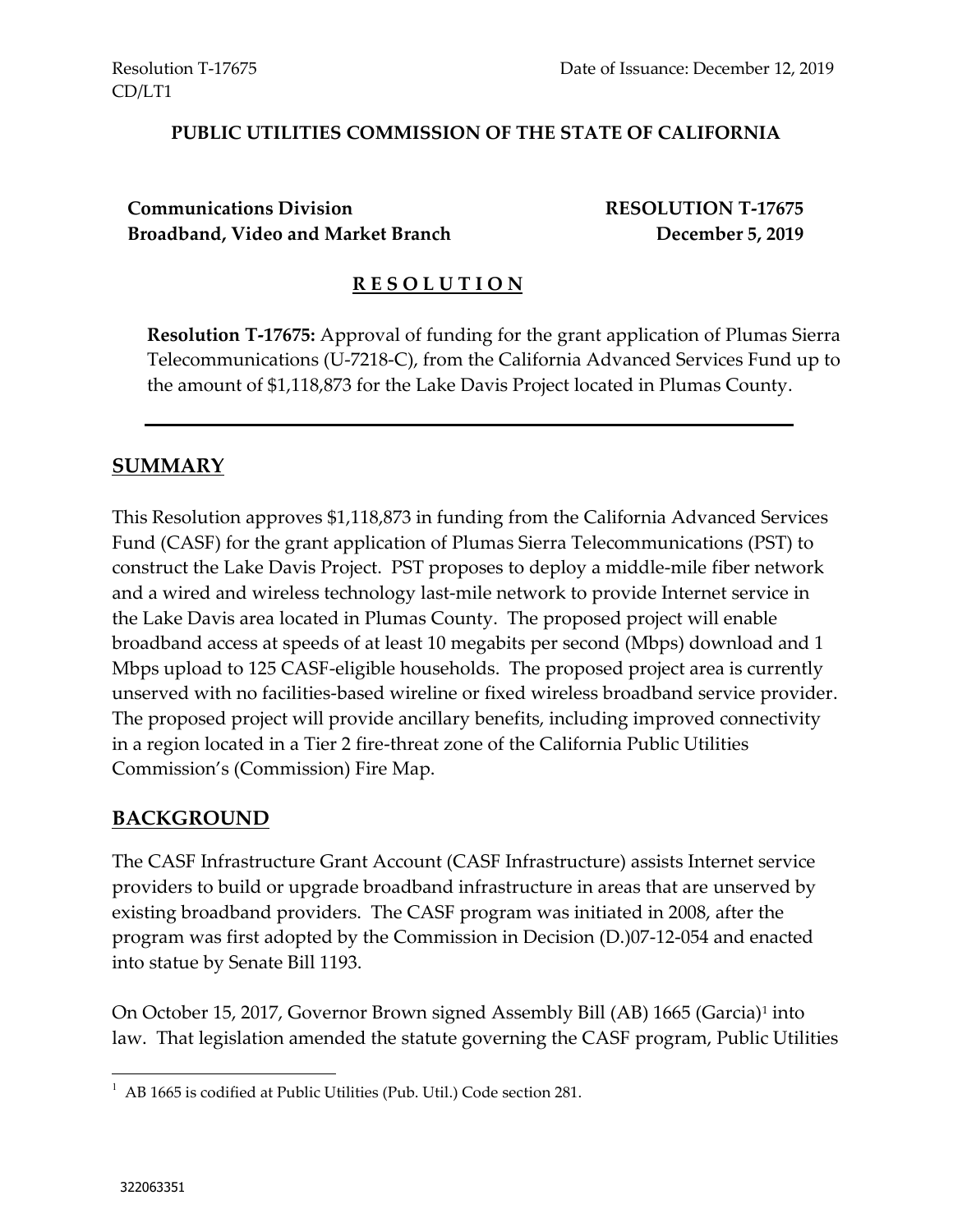Code, § 281. The Commission implemented AB 1665 by issuing D.18-12-018, adopting programmatic changes to the CASF. Appendix 1 of D.18-12-018 set forth the rules, application requirements and guidelines for the CASF Infrastructure.<sup>2</sup>

**On May 1, 2019, PST submitted a CASF Infrastructure application, requesting 100 percent funding of \$1,118,873 to deploy middle-mile fiber and last-mile fixed wireless and wireline broadband access to 185 unserved households in the community of Lake Davis in Plumas County.** PST's CASF grant funding request would cover the complete project deployment costs of the Lake Davis Project.

PST is a wholly owned subsidiary of Plumas-Sierra Rural Electric Cooperative (PSREC). Founded in 1937, PSREC is a member-owned electric distribution utility providing electrical power and related services to over 7,500 member/owners in Plumas, Lassen, and Sierra counties in California, and portions of Washoe County in Nevada. In 1987, PSREC management and board of directors formed its PST subsidiary to offer affordable telecommunication and internet services in PSREC's electrical service areas where communications were not previously available. PST headquarters are in Portola, CA, with a second office in Susanville (Lassen County).

PST is an experienced wireless internet service provider that operates wireless networks in Plumas and Eastern Sierra counties. Since the mid-1990s, PST has offered satellite television, dial-up Internet access, satellite high-speed broadband, Wi-Fi Internet access, and wireless cellular telephone services in several areas within its service territory. In 2010, PST accepted CASF and American Recovery and Reinvestment Act (ARRA) grants to build a 198 middle-mile fiber optic network along Highway 395 from Reno, Nevada to Susanville and Quincy. The PST fiber network was completed in 2013 and provides access to wholesale broadband for large anchor institutions and internet service providers, as well as broadband services to local businesses and communities. Since the completion of the PST fiber network, PST has continued to expand broadband services in the area, acquiring an abandoned cable TV system to provide broadband services in Portola, Quincy, and Graeagle with speeds of up to 25 Mbps download and 10 Mbps upload.

### **NOTICE**

 $\overline{a}$ 

On May 15, 2019, Staff posted the proposed project area map, census blocks, and zip

 $2$  The Commission extended the CASF Infrastructure application deadline from April 1 to May 1, 2019, and all subsequent deadlines are moved back by one month. Assigned Commissioner's Ruling R.12-10- 012, March 14, 2019.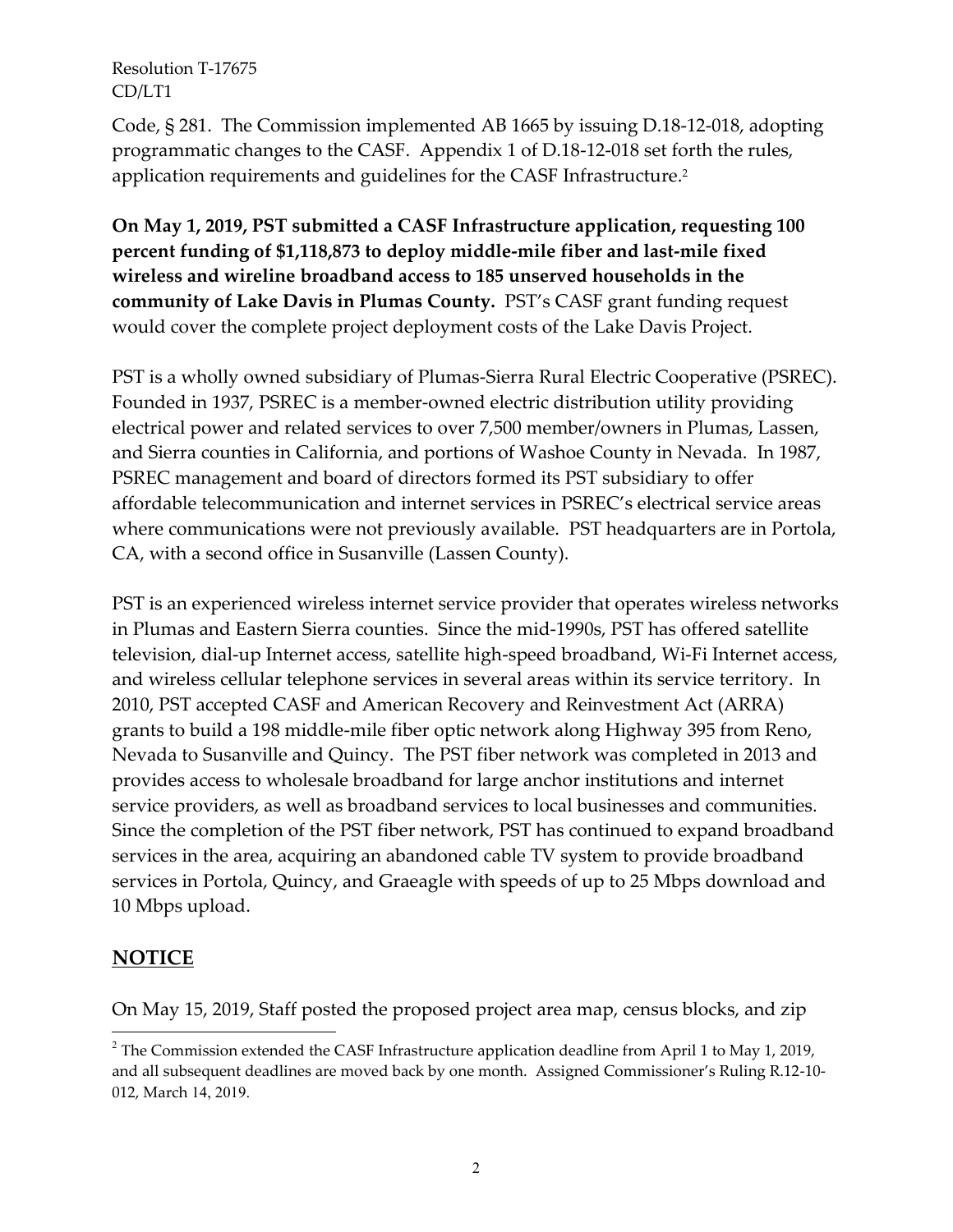codes for the Lake Davis Project on the "CASF Application Project Summaries" webpage<sup>3</sup> which may be found on the Commission's CASF website and sent notice regarding the project to its CASF Distribution List.<sup>4</sup>

# **PROTEST/CHALLENGES**

On June 5, DigitalPath Inc. (DigitalPath) challenged the application stating the company is able to provide broadband availability at served speeds in the Lake Davis Project area.

Staff reviewed the information submitted by DigitalPath and determined DigitalPath did not provide sufficient information to indicate that it currently has subscribers in the proposed project area. Staff denied DigitalPath's challenge to the Lake Davis Project.

# **DISCUSSION**

In compliance with D.18-12-018, Staff determined PST's revised Lake Davis Project is eligible to receive \$1,118,873 in CASF Infrastructure grant funding.

Details of Staff analysis are explained in the following sections:

- I. Project Area Eligibility
- II. Minimum Performance Criteria
- III. Funding Determination
- IV. Safety and Community Support
- V. Compliance Requirements
- VI. Payments to CASF Recipients

Key project information and maps are shown in Appendix A and Appendix B.

# **I. Project Area Eligibility**

No provider filed a "right-of first refusal" for PST's project area by January 15, 2019, nor does the proposed project area include census blocks identified by the Federal Communications Commission's (FCC) Connect America Fund Phase II program. Staff determined that PST's Lake Davis Project, including middle-mile infrastructure, is eligible for a CASF Infrastructure grant.

 $\overline{a}$ 

<sup>3</sup> https://www.cpuc.ca.gov/General.aspx?id=1040

<sup>4</sup> https://www.cpuc.ca.gov/General.aspx?id=8246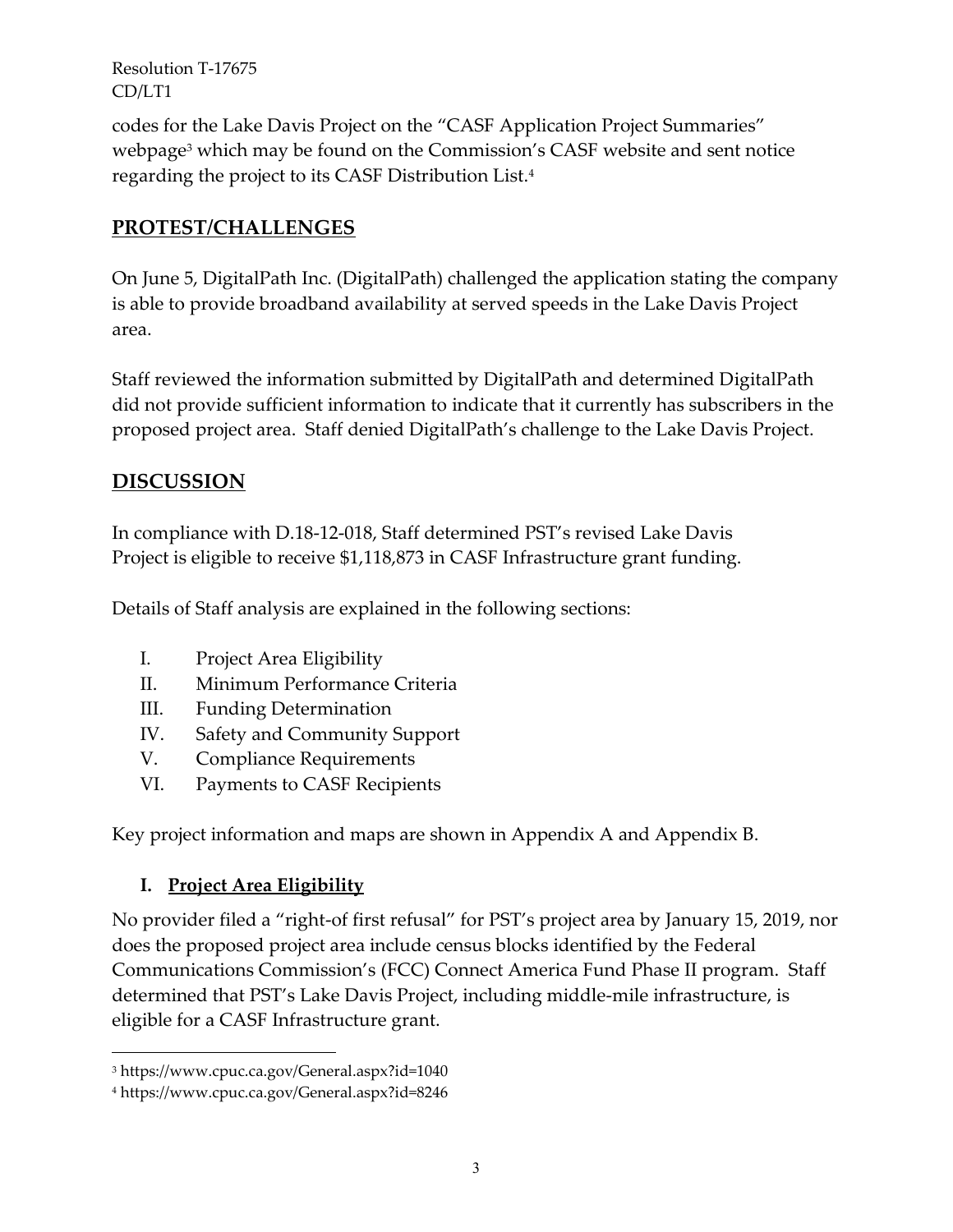**PST's Lake Davis Project proposes to provide last mile access to 185 unserved households.** PST requested \$1,118,873 in grant funding to serve 185 households in ten census blocks. PST provided parcel addresses as verification for the unserved households within the project census blocks. Based on the number of housing units reported in the 2010 U.S. Census data, Staff raised concerns about the overstatement of households in the project area. Staff inquired about the use of parcel addresses instead of the Census data and PST responded that the parcel address information provides a more accurate count for potential customer connections. Staff mapped the address data and found 125 households in the project area census blocks. Thus, Staff determined the household count for this project was 125 households.

**The Lake Davis Project is eligible for a CASF grant.** There are no existing facilitiesbased wireline or fixed wireless broadband service providers in the project area. According to the California Interactive Broadband Map (Broadband Map), the area only has access to dial-up. <sup>5</sup> AT&T Communications is the local Incumbent Local Exchange Carrier and does not offer broadband Internet service to households in Lake Davis.

**Middle-Mile infrastructure is eligible for a CASF Infrastructure grant.** PST proposes to place approximately 6.6 miles of middle-mile fiber optic cable, connecting Lake Davis to PST's core fiber network located in Portola, and 7.6 miles of last mile fiber optic cable for the fixed wireless facilities. PST proposes to extend its existing middle-mile infrastructure from Portola to deliver last-mile service to Lake Davis. PST is unable to deliver last-mile service absent building the additional middle mile fiber infrastructure. Therefore, Staff determined the middle-mile service is necessary to serve the proposed community and is eligible for CASF funding, pursuant to Public Utilities Code § 281  $(f)(5)(B)$ .

### **II. Minimum Performance Criteria**

Based on Staff's review, the Lake Davis Project meets the minimum performance criteria pursuant to D.18-12-018, Appendix 1, Section 6, as summarized in Table 1.

|                              | <b>CASF Performance Criteria</b>                                                                                                | <b>Lake Davis Project</b>  |
|------------------------------|---------------------------------------------------------------------------------------------------------------------------------|----------------------------|
| Project<br><b>Completion</b> | CEQA-exempt projects must be completed<br>within 12 months, and all other projects<br>shall be completed within 24 months after | 12 months<br>(CEQA exempt) |

**Table 1. Minimum Performance Criteria**

 $\overline{a}$  $<sup>5</sup>$  Dial-up provides speed less than 200 Kbps downstream and 200 Kbps upstream.</sup>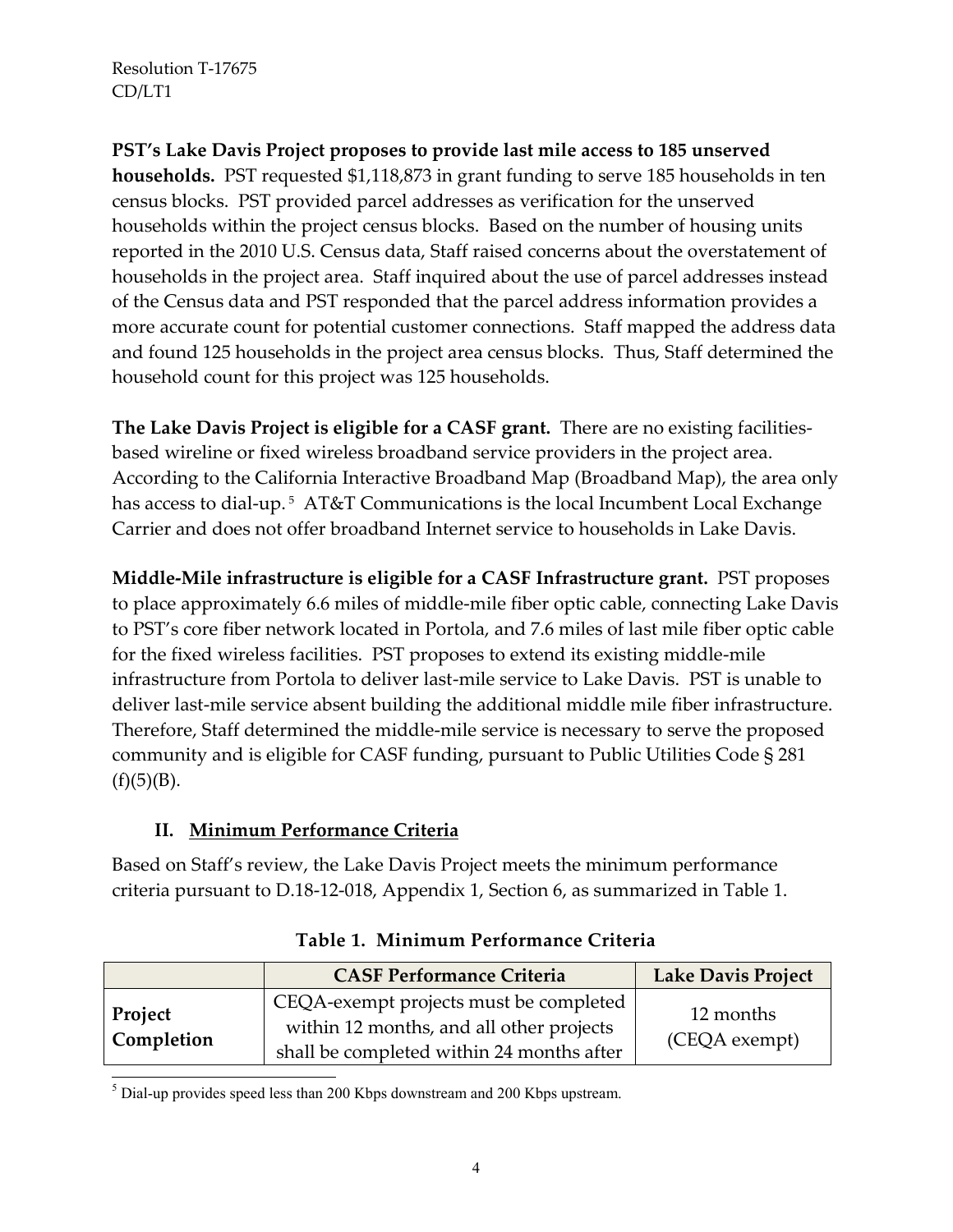|               | receiving authorization to construct |                     |
|---------------|--------------------------------------|---------------------|
| Pricing       | Prices committed for two years       |                     |
|               | after completion of the project      | 2-years             |
| Speed         | At least 10/1 Mbps                   | $100/20$ Mbps       |
| Latency       | Maximum of 100 ms of latency         | $60$ ms             |
| Data Caps     | Minimum of 190 GBs per month         | No data cap         |
| Affordability | Must offer low-income plan           | Yes for $10/1$ Mbps |

**The Lake Davis project is categorically exempt from the California Environmental Quality Act (CEQA),** pursuant to CEQA Guidelines found at C.C.R. § 15301 (Existing Facilities) and § 15303 (New Construction or Conversion of Small Structures). PST has provided the Commission with its plan to use existing PSREC owned poles, public utility easements (PUE), and public rights of ways (ROW) for the installation of underground and aerial fiber cable.

The build will consist of 7.58 miles of aerial fiber installation on existing overhead electrical infrastructure and 6.63 miles of underground installation of fiber conduit. The aerial portion will follow existing powerline corridors in county ROWs and PUEs. New underground construction includes 14,200 feet of trenching which will be performed with a backhoe within existing PSREC PUEs. Following the installation of underground facilities and cabling, the site will be returned to its original condition.

**PST's broadband service offering meets CASF minimum performance criteria.** PST proposes to deploy a combination of 2.4 GHz wireless broadcast systems and fiber facilities to provide last-mile broadband access to Lake Davis. A majority of the households will receive a fiber wireline last-mile connection into the 2.4 GHz wireless network and approximately 60 households will receive a wireless last-mile connection. According to PST, the wireless service offering may be restricted by topography and tree density between the customer and broadcast point.

PST has committed to broadband pricing plan for residential and low-income customers, as summarized in Table 2 and Table 3, for two years starting from the beginning date of service. Activation and installation fees will be waived for two years. PST's equipment fee will be waived for the first two years and cost \$99 per year thereafter.

| Download Speed | <b>Upload Speed</b> | <b>Monthly Price</b> | Technology |
|----------------|---------------------|----------------------|------------|
| 10 Mbps        | <sup>1</sup> Mbps   | \$55.00              | Wireless   |

#### **Table 2: Broadband Pricing Plan**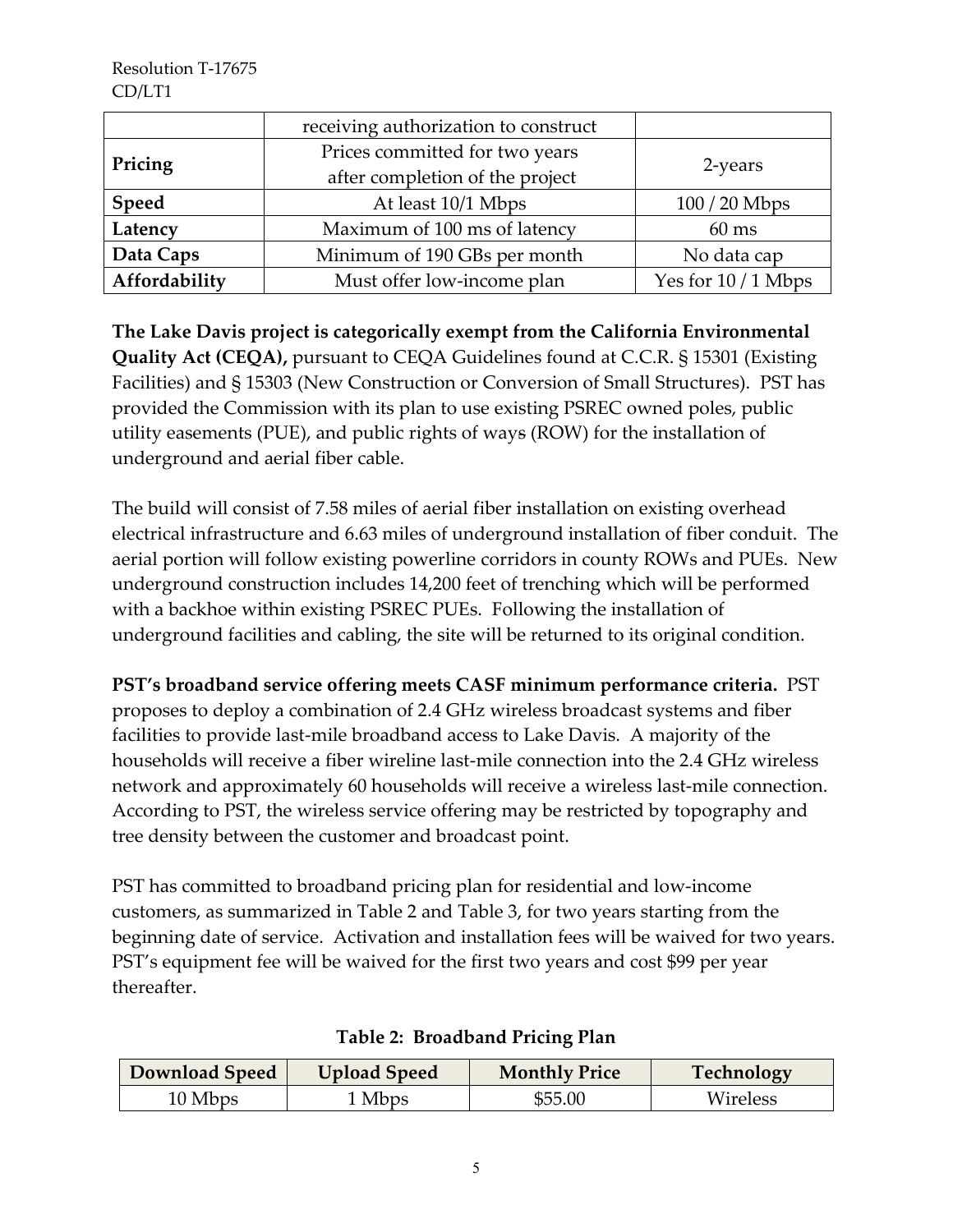| 15 Mbps  | 5 Mbps  | \$65.00  | Wireless/Wireline |
|----------|---------|----------|-------------------|
| 20 Mbps  | 5 Mbps  | \$75.00  | Wireless/Wireline |
| 25 Mbps  | 10 Mbps | \$85.00  | Wireline          |
| 50 Mbps  | 10 Mbps | \$95.00  | Wireline          |
| 100 Mbps | 20 Mbps | \$109.00 | Wireline          |

#### **Table 3: Low-Income Broadband Pricing Plan**

| <b>Download Speed</b> | <b>Upload Speed</b> | <b>Monthly Price</b> | Technology        |
|-----------------------|---------------------|----------------------|-------------------|
| 10 Mbps               | 1 Mbps              | \$15.00              | Wireless          |
| 15 Mbps               | 5 Mbps              | \$25.00              | Wireless/Wireline |
| 20 Mbps               | 5 Mbps              | \$35.00              | Wireless/Wireline |

The proposed minimum speed offerings (10 Mbps download and 1 Mbps upload for wireless) meet CASF's 10/1 minimum performance requirement. This project will be capable of providing Internet service with speeds of up to 100 Mbps download and 20 Mbps upload for wireline customers and speeds of 10 Mbps download and 1 Mbps upload for wireless customers. PST will not offer voice services as part of its broadband offering. The service is for broadband Internet access only.

#### **III. Funding Determination**

 $\overline{a}$ 

Table 4, below, is a comparison of PST's funding request and Staff's funding recommendation.

|                                       | Middle-Mile | Last-Mile | Total       |
|---------------------------------------|-------------|-----------|-------------|
|                                       | Funding     | Funding   |             |
| <b>PST's Funding Request</b>          | \$906,875   | \$211,998 | \$1,118,873 |
| <b>Staff's Funding Recommendation</b> | \$906,875   | \$211,998 | \$1,118,873 |

**Table 4: Summary of PST's Funding**

**PST is awarded 100 percent funding to cover the costs for its Lake Davis Project.** AB 1665 authorizes the Commission to award grants to fund all or a portion of a project and requires that it determine, on a case-by-case basis, the level of funding to be provided.<sup>6</sup> Staff considered the statutory factors to determine the grant funding level,

<sup>6</sup> Pub. Util. Code, §281(f)(13). *See* Bill Analysis prepared by California Assembly Committee on Conveyance, April 26, 2017, p.4. "Arguably since the creation of CASF, most areas that have been served by CASF funds are projects in which applicants feel that their cost, combined with CASF funds, warrant an investment in deploying broadband in such areas. However, this leaves most of the remaining unserved areas of state, mostly in rural and small communities, still without broadband connectivity due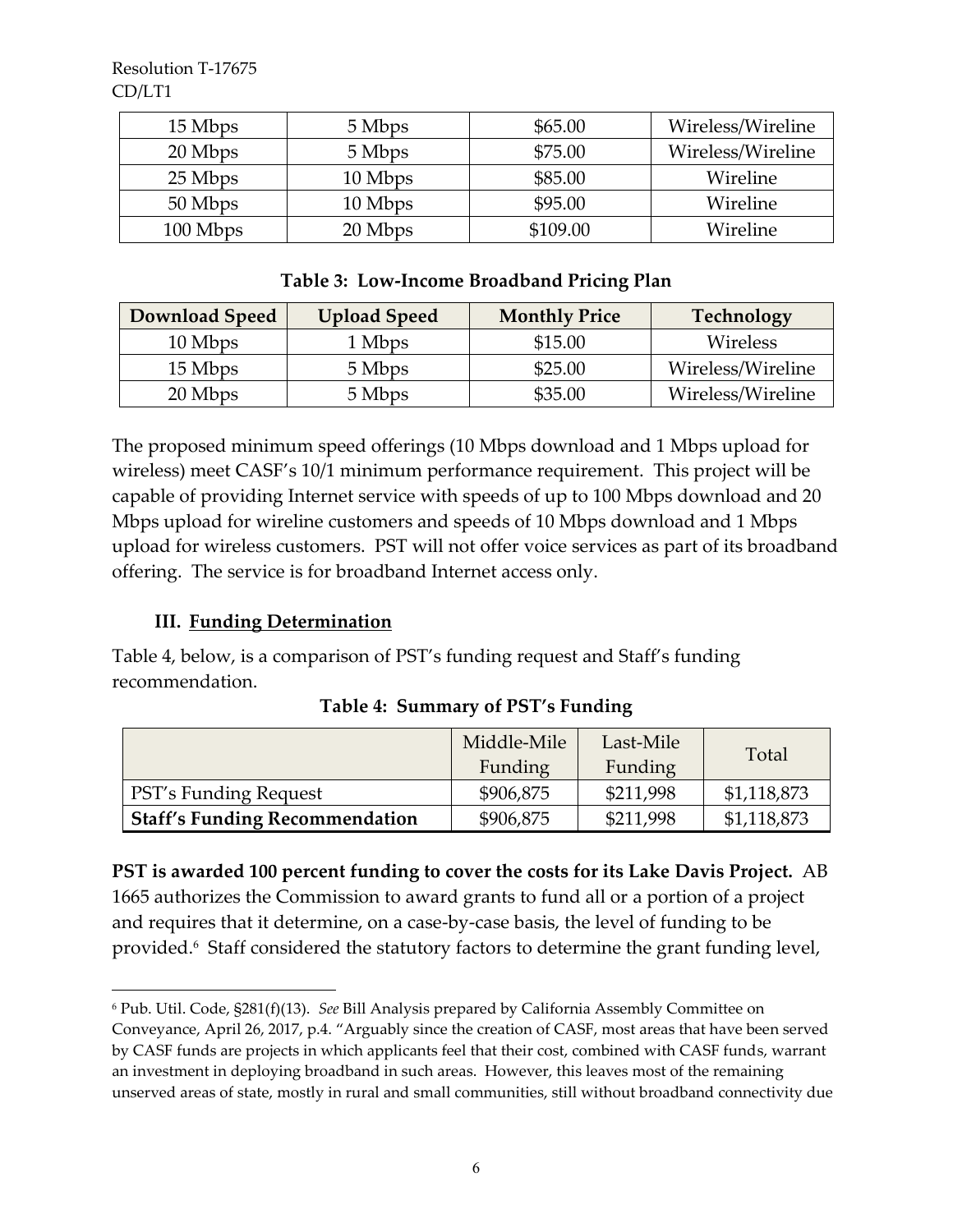pursuant to Public Utilities Code §§ 281(f)(13) and 281(b)(2)(B)(i), and CASF rules adopted in D.18-12-018.<sup>7</sup> Based on those factors, Staff determined that PST qualifies for 100 percent funding level and thereby awards a CASF Infrastructure grant of \$1,118,873 for the Lake Davis Project. Table 5 summarizes Staff's funding level determination for the project.

| <b>Funding Criteria</b>                                           | <b>Lake Davis Project</b> |
|-------------------------------------------------------------------|---------------------------|
| Baseline for Eligible Project (60%)                               | 60%                       |
| Service Level Preference: Only Dial-up or No Internet             | 40%                       |
| Connectivity (40%) — no fixed or mobile broadband                 |                           |
| Low Income – (up to $40\%$ )                                      |                           |
| Median Household Income for community is less than                | $0\%$                     |
| CARE standard for family of 4, which is currently                 |                           |
| $$50,200 (30\%)$                                                  |                           |
| Applicant serves low-income customers for no more<br>$\bullet$    | 10%                       |
| than $$15/m$ onth (10%)                                           |                           |
| Others: PU Code Sec 281 (f)(13) Criteria – (up to 20%)            |                           |
| Inaccessible Location (10%)<br>$\bullet$                          | 10%                       |
| Uses Existing Infrastructure (10%)                                | $0\%$                     |
| Makes a Significant Contribution to the Program Goal<br>$\bullet$ | 10%                       |
| $(10\%)$                                                          |                           |
| <b>Total Funding Level</b>                                        | $100\%$                   |

**Table 5. Criteria for Project Funding Level for PST Lake Davis Project**

Details of the appropriate funding level are described below.

**Baseline for an Eligible Project qualifies for 60 percent funding.** The CASF program is intended to finance capital costs of projects deploying broadband facilities in unserved areas of California. The identified community of Lake Davis meets all of the eligibility criteria, as previously described in the Project Area Eligibility section.

to the lack of investment by providers who feel that the difficulties associated with deploying and maintaining such a network in the area for a limited amount of potential customers, even combined with CASF funds, would not result in a positive return on investment. Arguably, the remaining unserved households potentially are households in which even a 70% total cost CASF grant still does not provide enough incentive for a provider to build. Hence, CPUC should consider awarding grants that offer funding for 100% of total costs when warranted."

7 *See* D.18-12-018, pp. 19-22 and Table 1.

 $\overline{a}$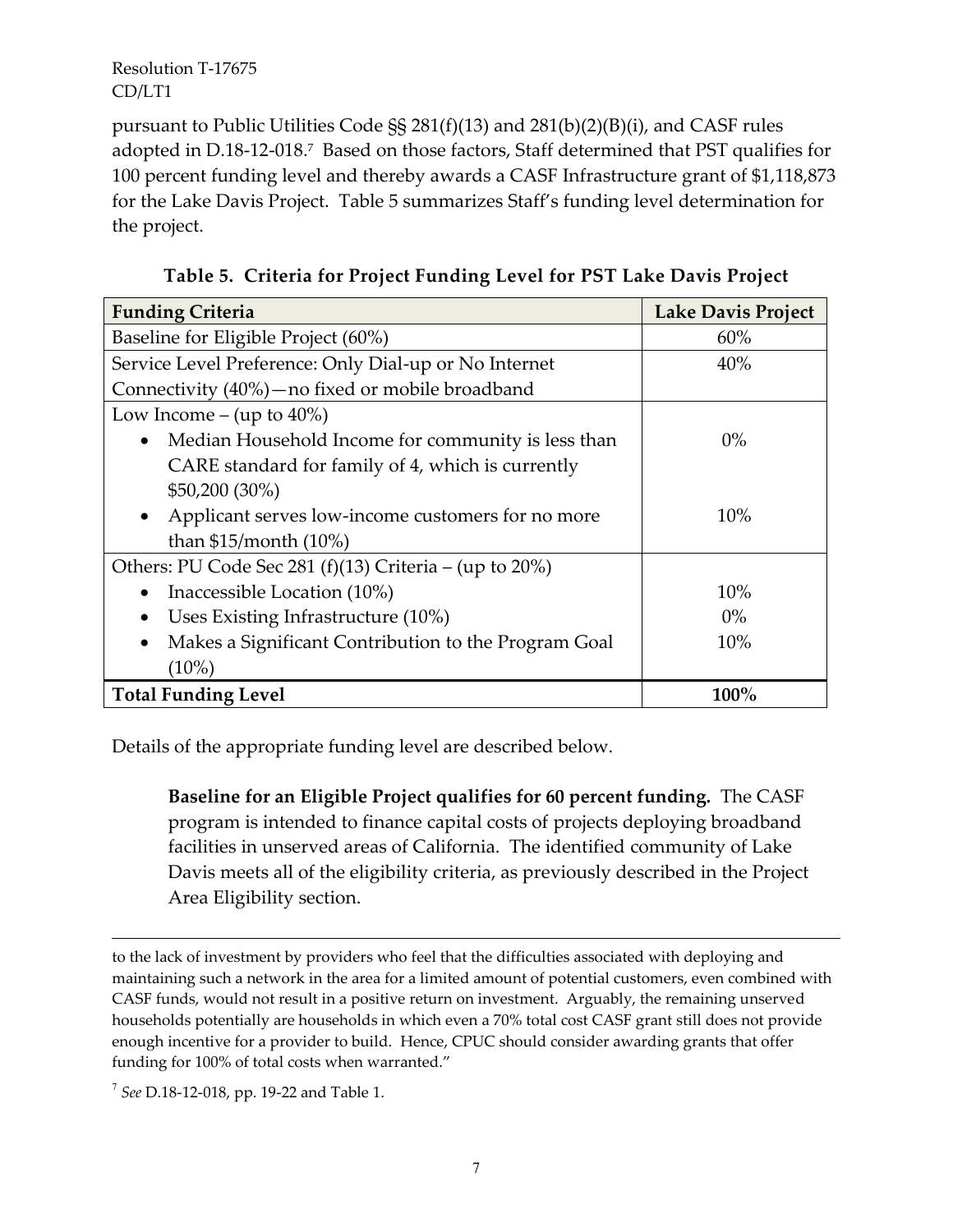$\overline{a}$ 

**Service Level Preference qualifies for an additional 40 percent funding.** Public Utilities Code § 281(b)(2)(B)(i) encourages the Commission to give preference to projects in areas with no Internet connectivity or where Internet connectivity is available only through dial-up service and that are not served by any form of wireline or wireless facility-based broadband service. According to the Broadband Map, the proposed project area is unserved by wireline or fixed wireless broadband service. While the Broadband Map shows the area has Internet access via mobile services, PST has provided CalSPEED tests to demonstrate otherwise (see Comments Section). Thus, this project receives the additional 40 percent funding.

**Low Income consideration qualifies for an additional 10 percent funding**. The median household income of the census block groups in the proposed project area is \$62,321, which does not meet the CASF low-income eligibility threshold. For those with income below 190 percent of the federal poverty level, PST will offer a \$15/month service plan and is therefore eligible for an additional 10 percent funding.

**Other Factor considerations qualify for an additional 20 percent funding.** The Lake Davis Project meets two of the three criteria and qualifies for an additional 20 percent funding.

The proposed project meets the inaccessible location criteria for an additional 10 percent funding. The project area is located in the Sierra Nevada mountains bordering Plumas National Forest at the southern end of Lake Davis. Staff considers the project area to be rugged and difficult terrain and relatively inaccessible to advanced broadband communications infrastructure. Additionally, the proposed project areas are in rural census blocks as defined by the U.S. Census. Details of geography and topography are shown in Appendix C.

The project makes a significant contribution to the CASF program goal and is eligible for an additional 10 percent funding. Specifically, 90.4 percent of the households in the Northeast California Connect Consortium, to which the community of Lake Davis belongs, has access to broadband at served speeds, 8

 $8$  See 2018 Annual Report on the California Advanced Services Fund, California Public Utilities Commission, Issued April 2019, page 4.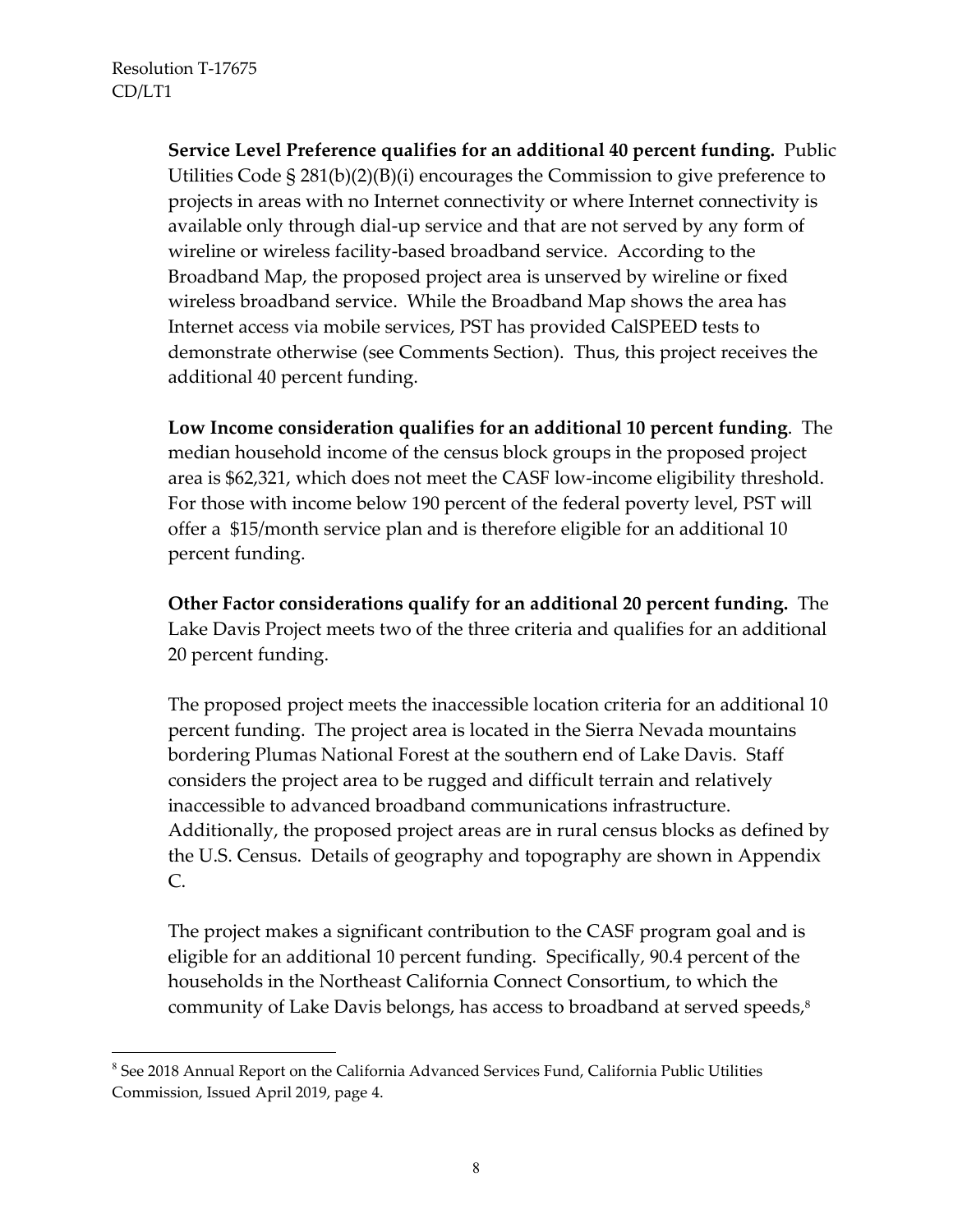> which is below the goal of deploying broadband Internet service at served speeds to 98 percent of households in the consortia region.

### **IV. Safety and Community Support**

The CASF program encourages the deployment of broadband throughout the State to enable the public to access Internet-based safety applications, telehealth services, access to emergency services, and to allow first responders to communicate with each other and collaborate during emergencies.

**PST's Lake Davis Project will provide enhanced communications services that will promote public safety capabilities in an area located in a Tier 2 Fire-Threat District.** <sup>9</sup> The proposed project area is located within a Tier 2 Fire-Threat District where reliable broadband Internet service will promote public safety and play an important role in response and recovery from future fires. The project will also provide services to new proposed cell sites which will offer improved communications in the area during emergency situations. East Sierra Valley Chamber of Commerce and Plumas County Public Health Agency filed letters of support for the project emphasizing the importance of broadband access in rural communities for safety and emergency services. Per East Sierra Valley Chamber of Commerce, PST has been providing critical telecommunications services to neighboring rural communities; however, not all have access to high-speed Internet. For these reasons, Staff finds the project will enhance public safety.

**The project is greatly supported by the community for its potential to remove barriers to economic and workforce development, health care, education and public safety.** As the only higher education provider in Plumas County, Feather River College supports the project based on the premise that access to high-speed Internet is integral for residents to access academic content essential for community and economic development. Feather River College believes broadband availability is related to economic growth by enabling local businesses access to regional markets and greater professional development and training opportunities. The City of Portola also supports the project and believes that high-speed internet is essential to the economy and that the Lake Davis Project specifically will help two fire stations provide better emergency medical services and give the City of Portola the capability to remotely monitor its own drinking water source.

 $\overline{a}$ 

<sup>9</sup> See https://www.cpuc.ca.gov/firethreatmaps/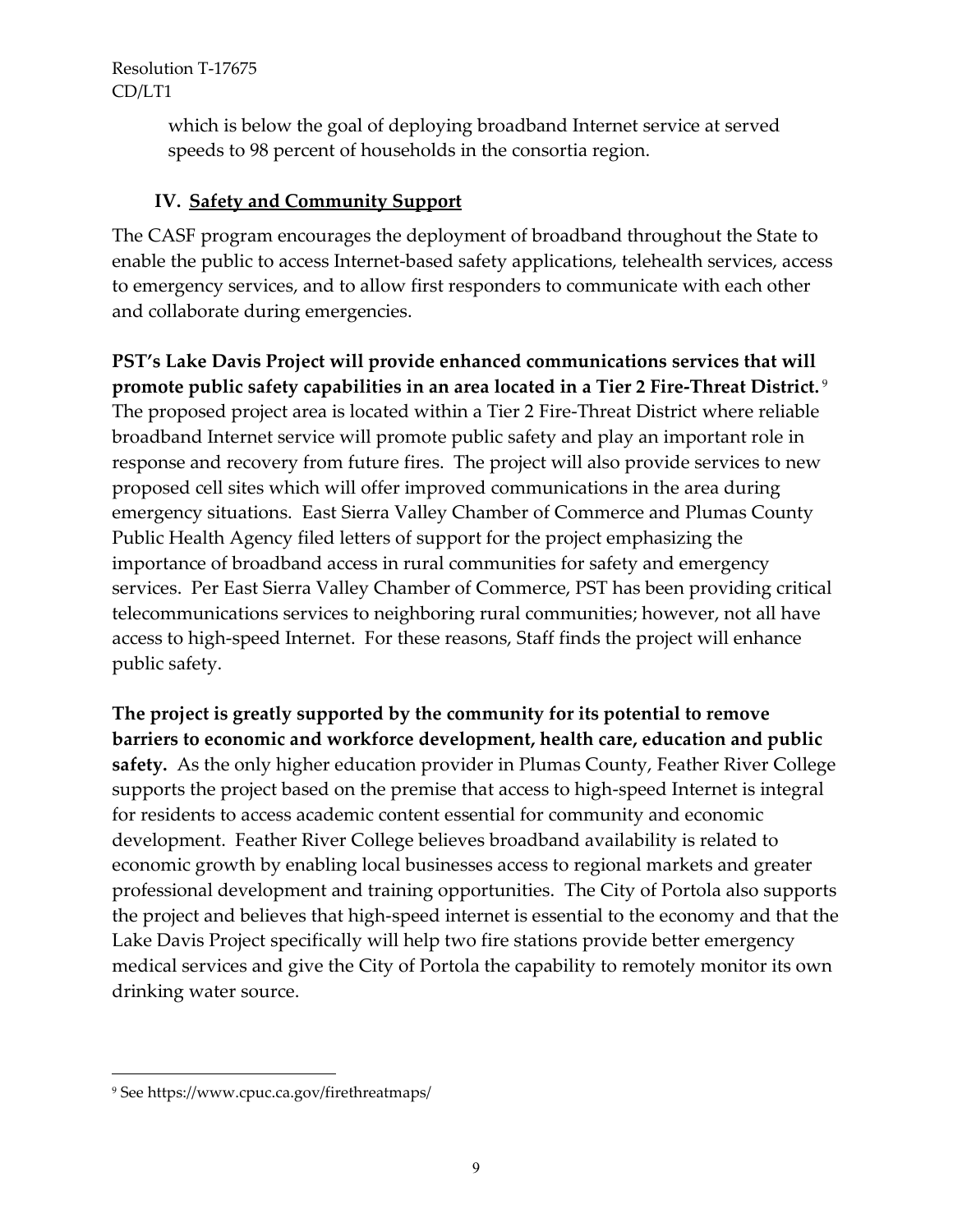Letters of Support were also received from U.S. House Representative Doug LaMalfa (District 1), California Assemblyman Brian Dahle (District 1), Plumas County Board of Supervisors, Plumas County Public Health Agency, Mohawk Valley Stewardship Council, East Sierra Valley Chamber of Commerce, Feather River College, Grizzly Fire Station, and Sierra Nevada Journeys.

### **V. Compliance Requirements**

PST is required to comply with all the guidelines, requirements, and conditions associated with the grant of CASF funds as specified in D. 18-12-018 and its Appendix 1. Such compliance includes, but is not limited to, the items noted below.

#### A. Deployment Schedule

The Commission expects PST to complete the project within 12 months from start date. If PST is unable to complete the proposed project within the 12-month timeframe requirement, it must notify the Director of the Communications Division as soon as PST becomes aware of this possibility. If such notice is not provided, the Commission may reduce payment for failure to satisfy this requirement of timely notifying the Director.

### B. Execution and Performance

Staff and PST shall determine a project start date after PST has obtained all approvals. The Commission may terminate the grant should Frontier or any contractor it retains fail to commence work by the designated date, upon five days written notice to PST. In the event that PST fails to complete the project in accordance with the terms of CPUC approval as set forth in this resolution, PST shall reimburse some or all of the CASF funds that it has received. PST must complete all construction covered by the grant on or before the grant's termination date.

### C. Letter of Credit

The Commission exempts Certificate of Public Convenience and Necessity (CPCN) holders from providing a letter of credit, on the basis that the company submitted a performance bond to the Commission to maintain its CPCN and that the Commission has other means to enforce compliance. In its application, PST provided proof of CPCN registration and thus, is exempt from providing a letter of credit.

### D. Project Audit

The Commission has the right to conduct any necessary audit, verification, and discovery during project implementation/construction to ensure that CASF funds are spent in accordance with Commission approval.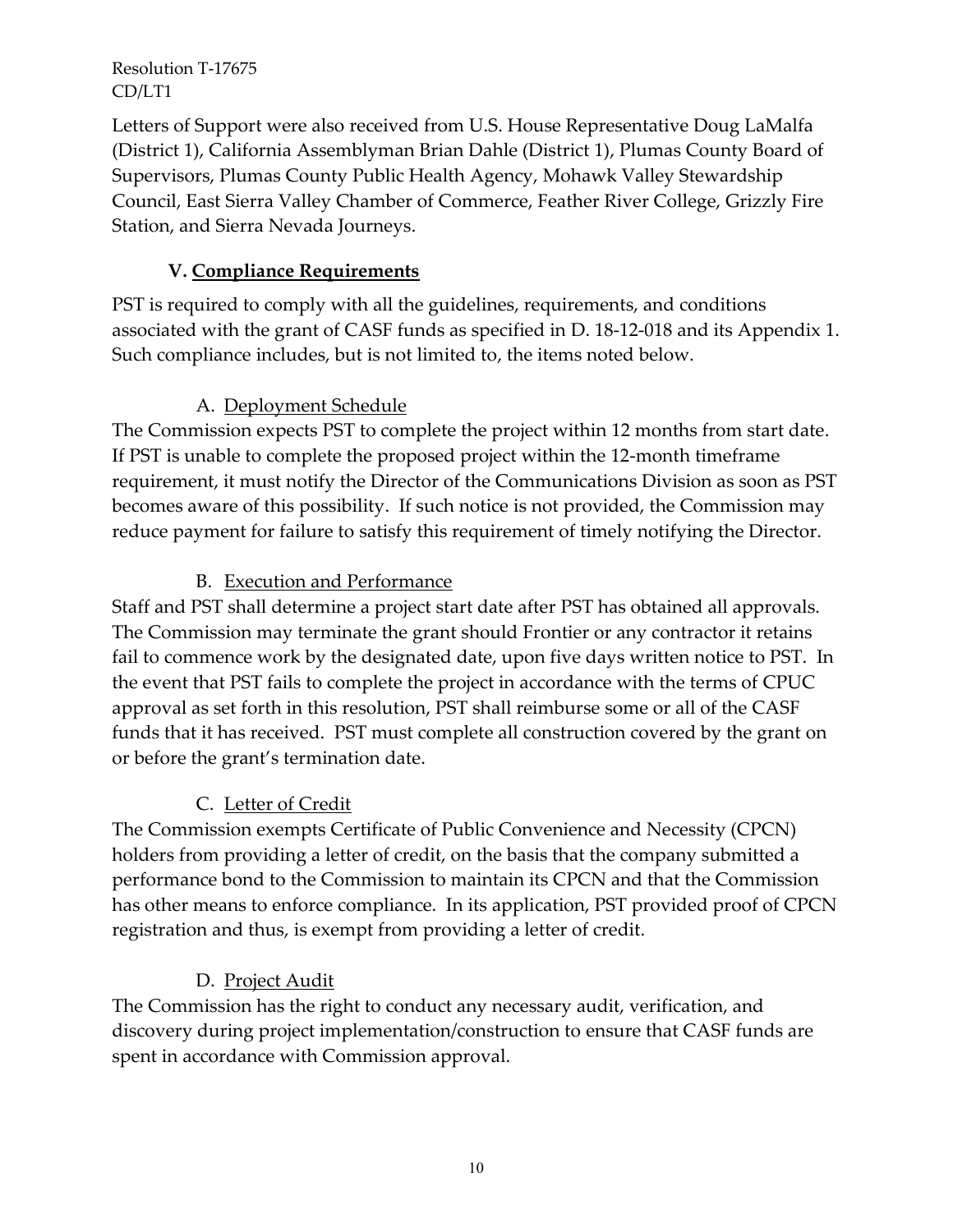The PST invoices will be subject to a financial audit by the Commission at any time within three years of completion of the work.

# E. Reporting

PST must submit quarterly progress reports on the status of the project irrespective of whether PST requests reimbursement or payment. Before full payment of the project, PST must submit a project completion report. Progress reports shall include the schedule for deployment, major construction milestones and costs submitted in the proposal; indicate the actual date of completion of each task/milestone as well as problems and issues encountered, and the actions taken to resolve these problems and issues during project implementation and construction; and identify future risks to the project.

PST shall also include test results on the download and upload speeds for each census block in the final completion report. PST must certify that each progress report is true and correct under penalty of perjury.

# F. Submission of Form 477

The FCC currently requires broadband providers to submit semiannually Form 477, which includes speed data. While there is an imperfect match between the data that is reported in the Form 477 and data relevant to the CASF program, Form 477 data will be useful in documenting CASF deployment for the PST's new service. Pursuant to CASF guidelines, service providers in California must submit a copy of their Form 477 data directly to the CPUC, concurrent with their submission of the same data to the FCC, for a five-year period after completion of the project.<sup>10</sup>

# G. Prevailing Wage

 $\overline{a}$ 

Section 1720 of the California Labor Code specifies that CASF-subsidized projects are subject to prevailing wage requirements. PST has committed to follow state prevailing wage requirements with regards to this project.

# **VI. Payments to CASF Recipients**

The Commission may reimburse PST's expenses in accordance to Public Utilities Code § 281(f)(11). Details of reimbursable expenses are located in Appendix D.

<sup>10</sup> *See Approval of the California Advanced Services Fund (CASF) Application Requirements and Scoring Criteria for Awarding CASF Funds* (2008) Cal. P.U.C. Res. No. T-17143 at 4.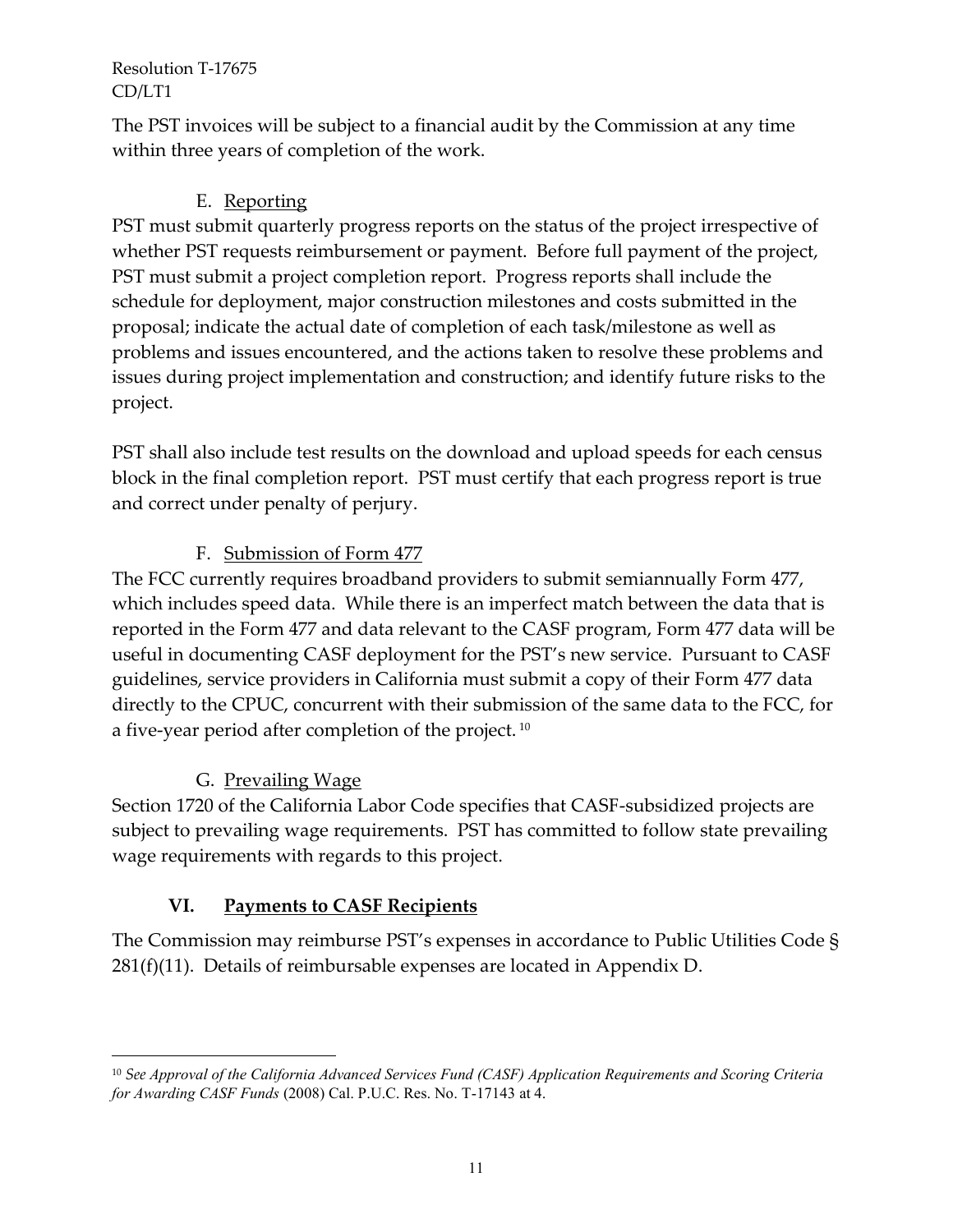### **COMMENTS ON DRAFT RESOLUTION**

In compliance with Public Utilities Code § 311(g), a notice was e-mailed on November 1, 2019 informing all parties on the CASF Distribution List of the availability of the draft of this resolution, and of the opportunity to make comments, at the Commission's website at [http://www.cpuc.ca.gov/PUC/documents/.](http://www.cpuc.ca.gov/PUC/documents/)

Comments were submitted by PST on November 21, 2019. No reply comments were received.

In its comments, PST requests that the Commission increase the award amount for the Service Level Preference to include the additional 40 percent funding for areas with dial-up only or no internet connectivity. PST submitted CalSPEED tests for the Lake Davis project area that showed no mobile broadband service within the project area. In addition, PST asserts that mobile signals in the rural forested portion of the project area degrades, especially in the fall and winter seasons. The CalSPEED tests were performed on November 20, 2019 and demonstrated a lack of mobile broadband coverage by the four major carrier networks (AT&T Mobile, Verizon, Sprint, and T-Mobile).

In addition, PST also requests the additional 10 percent funding for the Low-Income funding criteria. PST has changed its low-income program offering to provide a \$15/month service plan for low-income residential customers.

Staff agrees with PST and finds that the CalSPEED tests are sufficient to demonstrate that there is no mobile broadband service in part of the Lake Davis project area. Therefore, Staff recommends awarding PST the additional 40 percent funding for the Service Level Preference. This resolution has been revised to reflect the additional 40 percent funding.

Further, given PST's new low-income program offering of \$15/month for 10 Mbps download/1 Mbps upload, Staff recommends awarding PST the additional 10 percent funding for the Low-Income Consideration funding criteria. This resolution has been revised to reflect the additional 10 percent funding.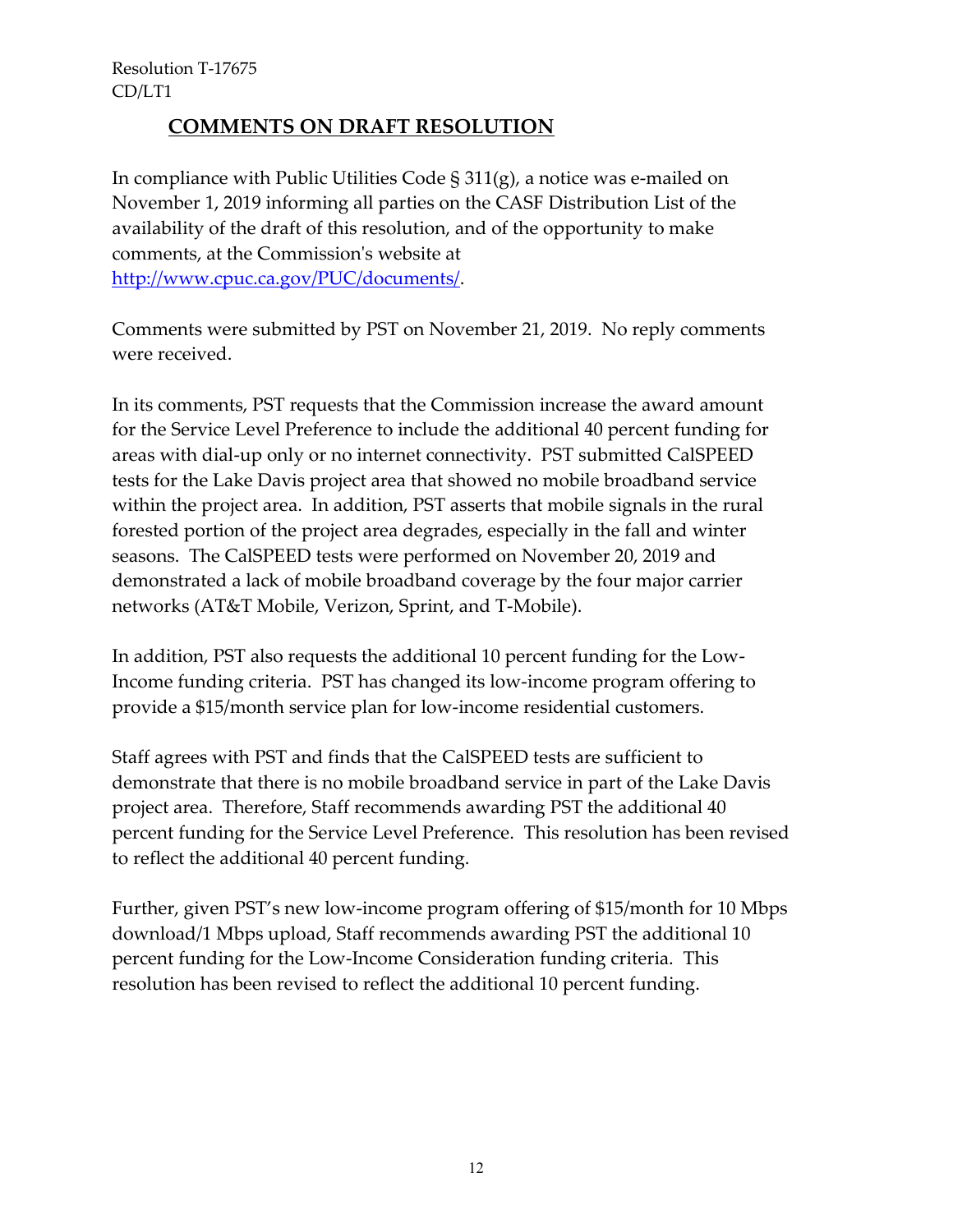### **FINDINGS**

- 1. PST filed an application for CASF funding for its Lake Davis Project on May 1, 2019. The proposed project would deploy middle-mile fiber and wired and wireless last-mile facilities that provide high-speed internet service with speeds of up to 100 mbps download and 20 mbps upload to 125 CASF-eligible households in the unserved community of Lake Davis in Plumas County.
- 2. On May 15, 2019, Staff posted a summary of the proposed project, including a listing of the census blocks and zip codes covered, and the proposed project area map. The project summary was posted on the "CASF Applications Project Summaries" webpage, which may be found on the Commission's website.
- 3. Staff received one challenge to this project from DigitalPath, Inc. Based on its review of information submitted, Staff denied DigitalPath's challenge.
- 4. Based on its review, Staff determined that the project qualifies for funding pursuant to CASF guidelines and requirements found in D.18-12-018 and its Appendix 1 and recommends Commission approval of CASF funding for PST's Lake Davis Project.
- 5. The Commission has determined that the project is categorically exempt from CEQA review, pursuant to 14 C.C.R. §15301 regarding exemption for existing facilities and 14 C.C.R. §15303 regarding new construction or conversion of small structures.
- 6. A notice was e-mailed on November 1, 2019, informing all applicants filing for CASF funding and parties on the CASF distribution list of the availability of the draft of this Resolution and of the opportunity to make comments, at the Commission's website [http://www.cpuc.ca.gov/PUC/documents/.](http://www.cpuc.ca.gov/PUC/documents/) PST submitted comments; no reply comments were received.

### **THEREFORE, IT IS ORDERED that:**

1. The Commission shall award \$1,118,873 to PST for the Lake Davis Project as described herein and summarized in Appendix A of this Resolution, which shall be paid out of the CASF Infrastructure Grant Account in accordance with the guidelines adopted in D. 18-12-018 and its Appendix 1, and with the process defined in Appendix D "Payments to CASF Recipients" of this Resolution.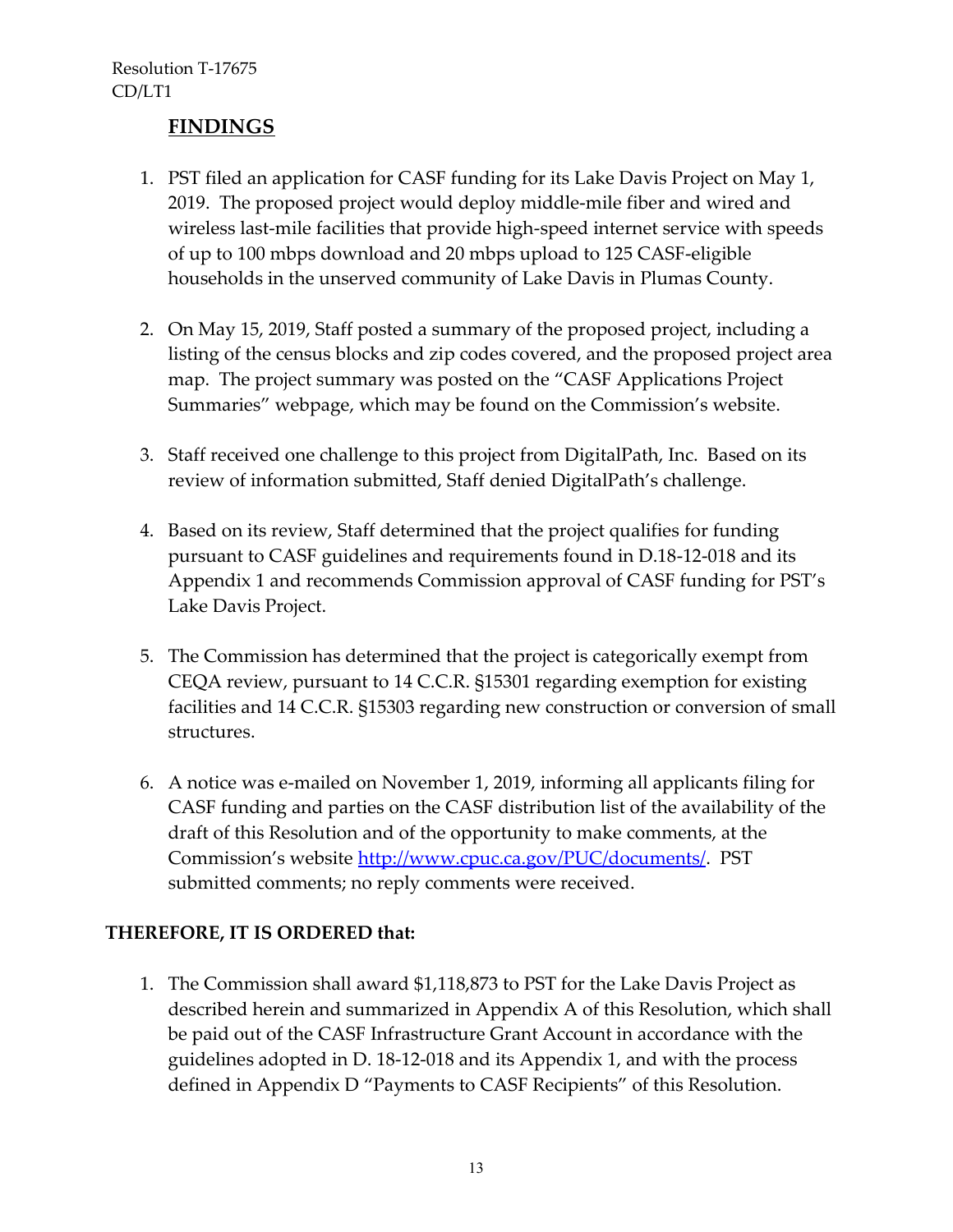- 2. PST shall comply with all guidelines, requirements and conditions associated with a CASF award, as specified in D.18-12-018 and its Appendix 1, and all requirements for this project included in this resolution, and must submit FCC Form 477 to the Commission, as specified in Resolution T-17143.
- 3. If PST fails to complete the project in accordance with the CASF guidelines and requirements outlined in D.18-12-018 and its Appendix 1, and the terms in this Resolution, PST must reimburse some or all of the CASF funds that it has received.
- 4. PST must complete and execute the consent form (to be sent to the Grantee after this Resolution is adopted) agreeing to the conditions set forth in this Resolution and return it the CASF Staff within 30 calendar days from the date of the adoption of this Resolution. Failure to submit the consent form within 30 calendar days from the adoption date of this Resolution may result in the Commission voiding the grant award.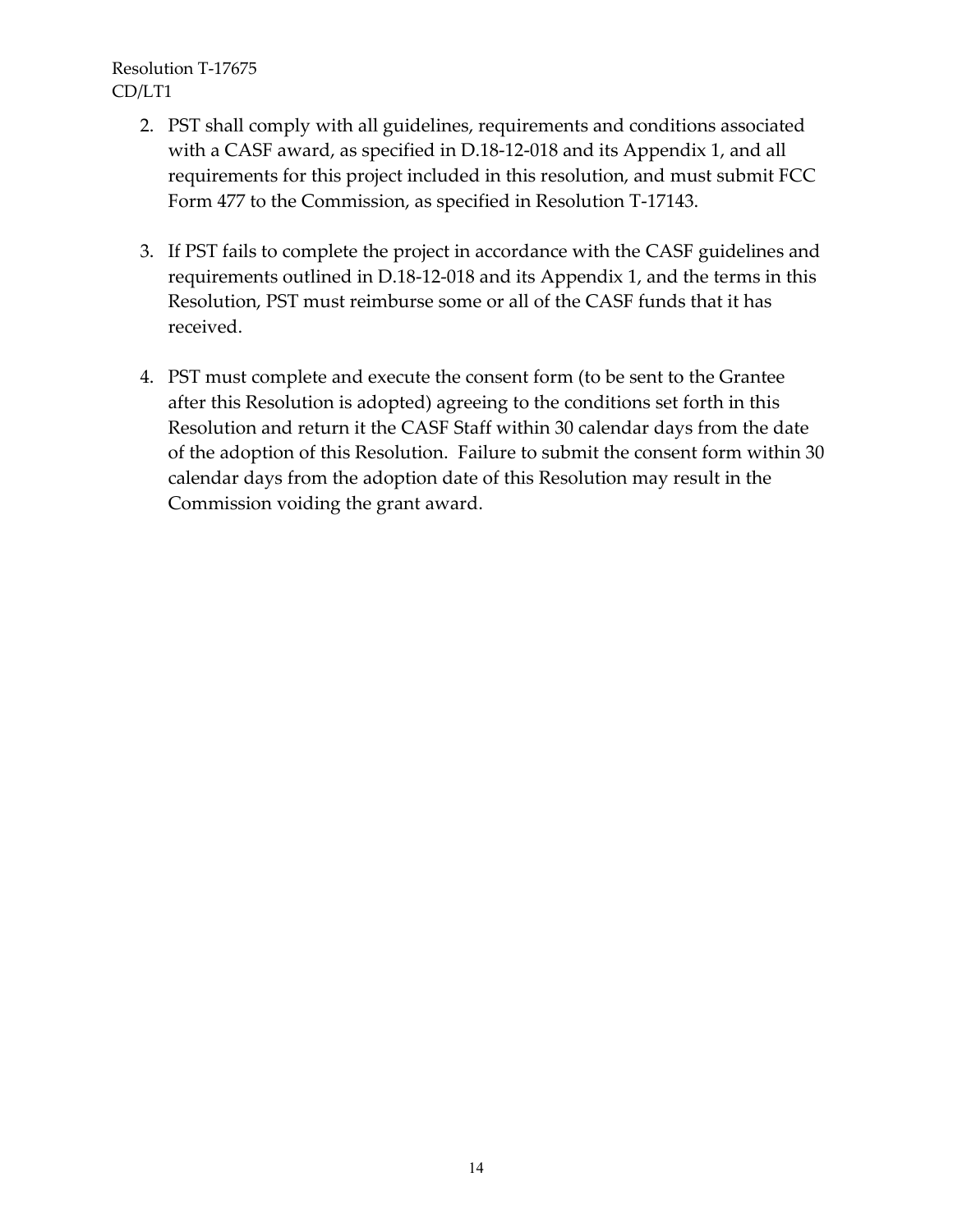This Resolution is effective today.

I hereby certify that this Resolution was adopted by the Public Utilities Commission at its regular meeting on December 5, 2019. The following Commissioners approved it:

/s/ ALICE STEBBINS

Alice Stebbins Executive Director

MARYBEL BATJER President LIANE M. RANDOLPH MARTHA GUZMAN ACEVES CLIFFORD RECHTSCHAFFEN GENEVIEVE SHIROMA **Commissioners**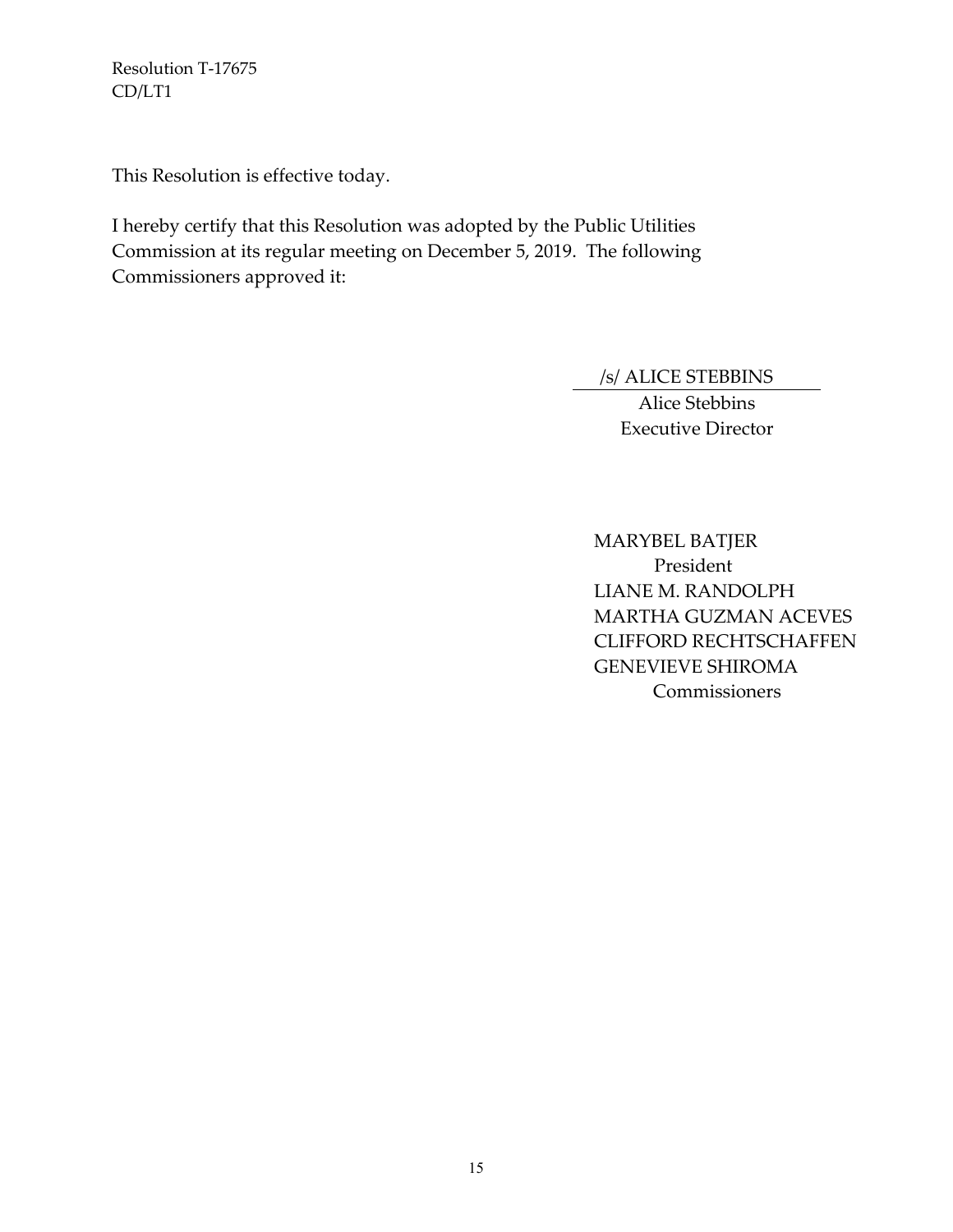# **APPENDIX A Resolution T-17675 Plumas Sierra Telecommunications, Lake Davis Project CASF Applicant Key Information**

| Project Name                                       | <b>PST Lake Davis Project</b>                                                                                                                                                                                                                                                                                                                                                                                                                                                               |
|----------------------------------------------------|---------------------------------------------------------------------------------------------------------------------------------------------------------------------------------------------------------------------------------------------------------------------------------------------------------------------------------------------------------------------------------------------------------------------------------------------------------------------------------------------|
| Project Plan                                       | The project proposes to deploy a middle-mile fiber network and a wired<br>and wireless technology last-mile network to provide Internet service in<br>the Lake Davis area located in Plumas County. The proposed project will<br>enable broadband access at speeds of at least 10 Mbps download and 1<br>Mbps upload to 125 CASF-eligible households. The proposed project<br>area is currently unserved with no facilities-based wireline or fixed<br>wireless broadband service provider. |
| Project Size (in square miles)                     | 0.92                                                                                                                                                                                                                                                                                                                                                                                                                                                                                        |
| Download/Upload speed                              | 100 Mbps / 20 Mbps                                                                                                                                                                                                                                                                                                                                                                                                                                                                          |
| Location                                           | Plumas County                                                                                                                                                                                                                                                                                                                                                                                                                                                                               |
| Community Names                                    | Lake Davis                                                                                                                                                                                                                                                                                                                                                                                                                                                                                  |
| Census Blocks                                      | 060630003004447 060630003004448 060630003004449 060630003004451<br>060630003004452 060630003004459 060630003004461 060630003004466<br>060630003004467 060630003004542                                                                                                                                                                                                                                                                                                                       |
| Median Household Income<br>(by Census Block Group) | \$62,321                                                                                                                                                                                                                                                                                                                                                                                                                                                                                    |
| Estimated potential<br>subscriber size             | 125 households                                                                                                                                                                                                                                                                                                                                                                                                                                                                              |
| Applicant expectations                             | 38 households (30-percent take rate)                                                                                                                                                                                                                                                                                                                                                                                                                                                        |
| Pricing Plan (Monthly)                             | 10/1 - \$55; 15/5 - \$65; 20/5 - \$75; 25/10 - \$85; 50/10 - \$95; 100/20 - \$109<br>(no installation fee)                                                                                                                                                                                                                                                                                                                                                                                  |
| Deployment Schedule<br>(from permit approval date) | 6 months                                                                                                                                                                                                                                                                                                                                                                                                                                                                                    |
| Proposed Project Budget<br>(Total)                 | \$1,118,873<br>Middle Mile budget: \$906,875<br>Last Mile budget: \$211,998                                                                                                                                                                                                                                                                                                                                                                                                                 |
| Grant Requested Amount<br>(100 percent)            | \$1,118,873                                                                                                                                                                                                                                                                                                                                                                                                                                                                                 |
| <b>CASF Grant Amount</b><br>(100 percent)          | \$1,118,873<br>Middle Mile: \$906,875<br>Last Mile: \$211,998                                                                                                                                                                                                                                                                                                                                                                                                                               |
| Recommended Grant per<br>household passed          | \$8,951<br>\$1,696 (last-mile cost only)                                                                                                                                                                                                                                                                                                                                                                                                                                                    |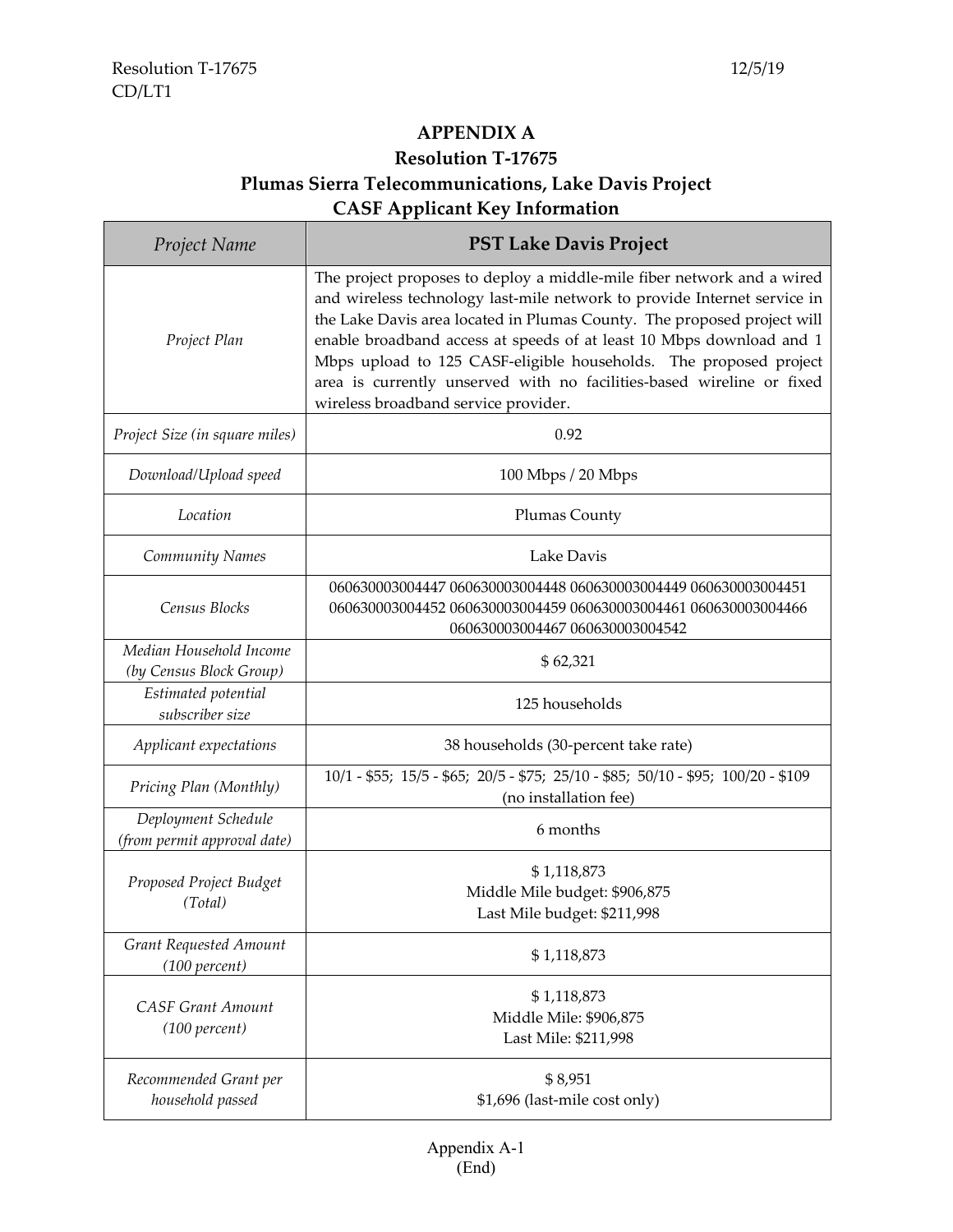

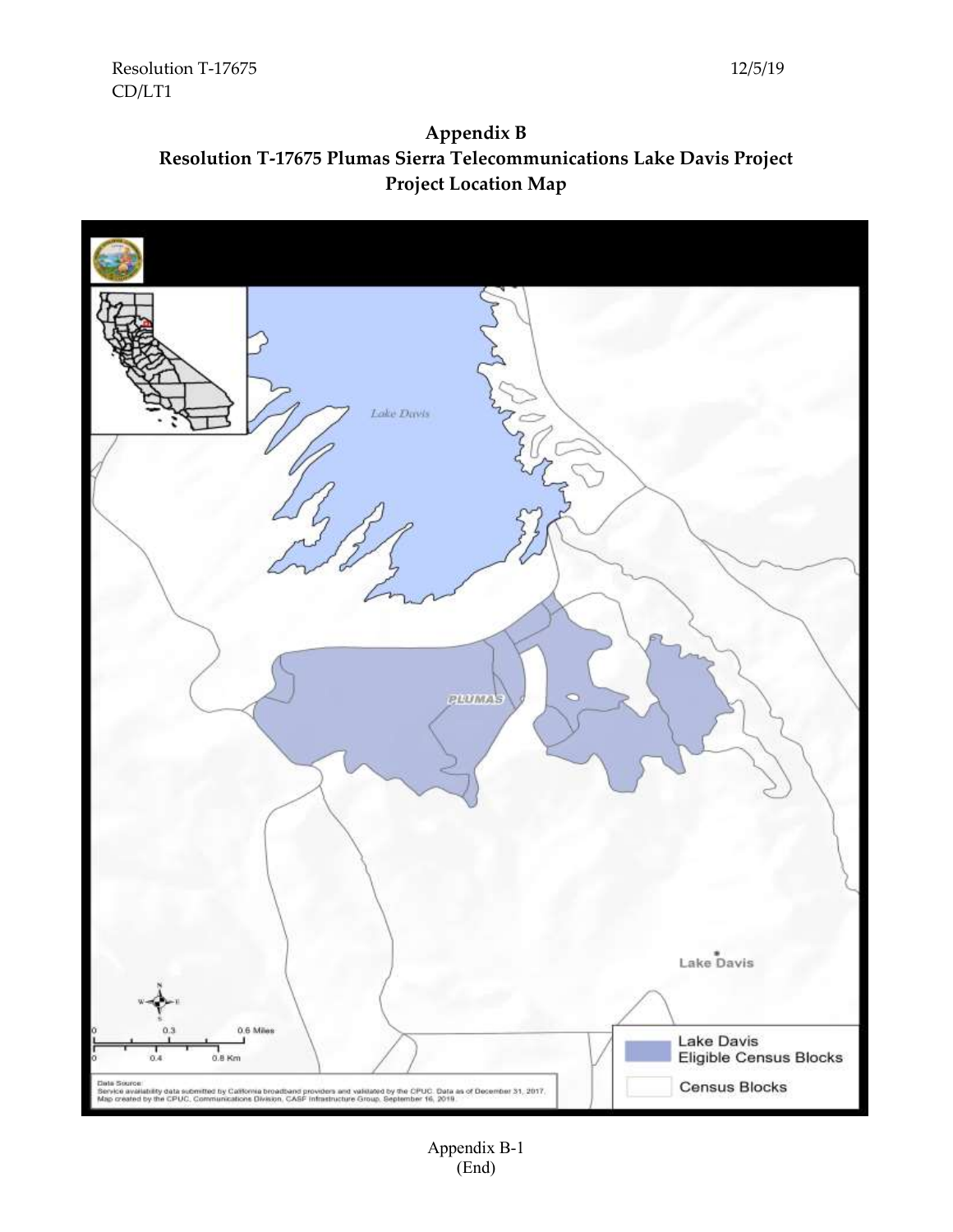#### **APPENDIX C**

## **Resolution T-17675: Plumas Sierra Telecommunications Lake Davis Project Geography and Topography:**

*Geography and Topography:* Lake Davis is a census designated place in Plumas County, California. It is located about 7 miles north of Portola, Ca. The total area of Lake Davis is 5.4 square miles, 99.92% of it land and 0.08% water. Lake Davis is located in the Sierra Nevada mountains bordering Plumas National Forest. The area around Lake Davis is topographically challenging, surrounded with mountainous terrain and dense forests. The combination of fiber and wireless broadcast points allow PST the greatest opportunity to reach the households in the Lake Davis community.